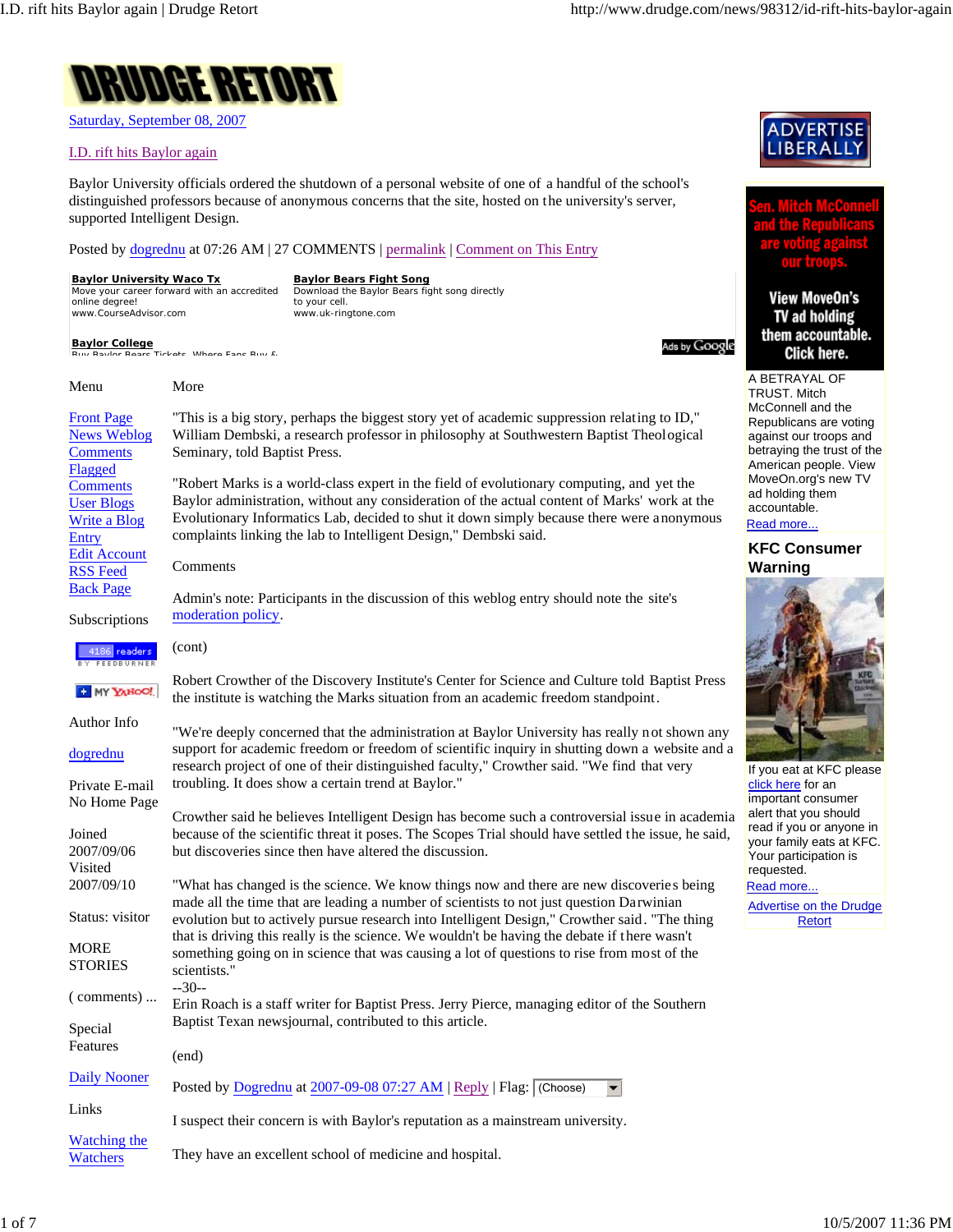Cruel.Com **SportsFilter** Workbench Wargames.Com *The thing that is driving this really is the science* RSS Spec Convert Celsius Once one posits a metaphysical force and looks to sacred texts for "data" science has been to Fahrenheit Keep up this ID crap and they'll be the equivalent of Bob Jones and Liberty U in no time. thrown out the window. Science requires the intellectual courage to follow the data where it may lead, even if it conflicts with theology.

Posted by silver\_ironist at 2007-09-08 07:53 AM | Reply | Flag: (Choose)

I agree with SI. Besides, what's the big deal? The prof merely has to get another ISP to host his site. Problem solved.

Posted by goatman at 2007-09-08 08:07 AM | Reply | Flag:  $|$  (Choose)  $\blacktriangledown$ 

The whole issue of ID aside, I'm surprised any school employee is allowed to host a personal website on his public employer's server. I don't care whether it's a university or any business.

I do find it interesting the selective criticism a subject like intelligent design would attract vs, for example, one extolling the "fact" of man made global warming - something much more accepted among our left leaning academic elite and well beyond the comprehension of common rubes like me.

Posted by OohRah at  $2007-09-0808:18$  AM | Reply | Flag: (Choose)  $\blacktriangledown$ 

"Scienc requires the intellectual courage to follow the data where it leads...."

It also requires the courage to tolerate disparate ideas.

I understand the concept of the "Big Bang" was at first shunned by many scientists because the physicist that conceived it was a priest.

Posted by Zed at 2007-09-08 11:05 AM | Reply | Flag: (Choose)  $\blacktriangledown$ 

I've spent part of the morning listening to a scientist explain why eye-witness reports are worthless.

Oh, save for those he or his friends make.

Posted by  $\frac{\text{Zed}}{\text{Zed}}$  at  $\frac{2007-09-0811:10 \text{ AM}}{\text{M} \cdot \text{Reply}}$  Flag: (Choose)

Zed says, "*I understand the concept of the "Big Bang" was at first shunned by many scientists because the physicist that conceived it was a priest.*"

As are all efforts at cosmology by those not working in the field or educated in it, directly. However, the BB theory fit the perception that the red-shift of light from galaxies defined the distance they were from us, and consequently how old the universe was approximately, in light-years.

Now, the BB theory is under attack by observations being made in the last few decades and which defy explanation using conventional cosmological theory (BB). They've had to invent neutron stars (a scientific oxymoron based on observation), black holes, dark matter (both hot and cold) and other excuses why the standard gravitational theories of galaxy and star formation haven't predicted, nor can they explain, the observations made.

They, like their predecessors, try to ignore new theories and explanations for the observations, and even when those theories have shown that they can predict future findings of our explorations in space. See, Holoscience and the Electric Universe for a start ...

Posted by tadowe at 2007-09-08 11:48 AM | Reply | Flag: (Choose)

*They've had to invent neutron stars (a scientific oxymoron based on observation), black holes, dark matter (both hot and cold) and other excuses why the standard gravitational theories of galaxy and star formation haven't predicted, nor can they explain, the observations made.*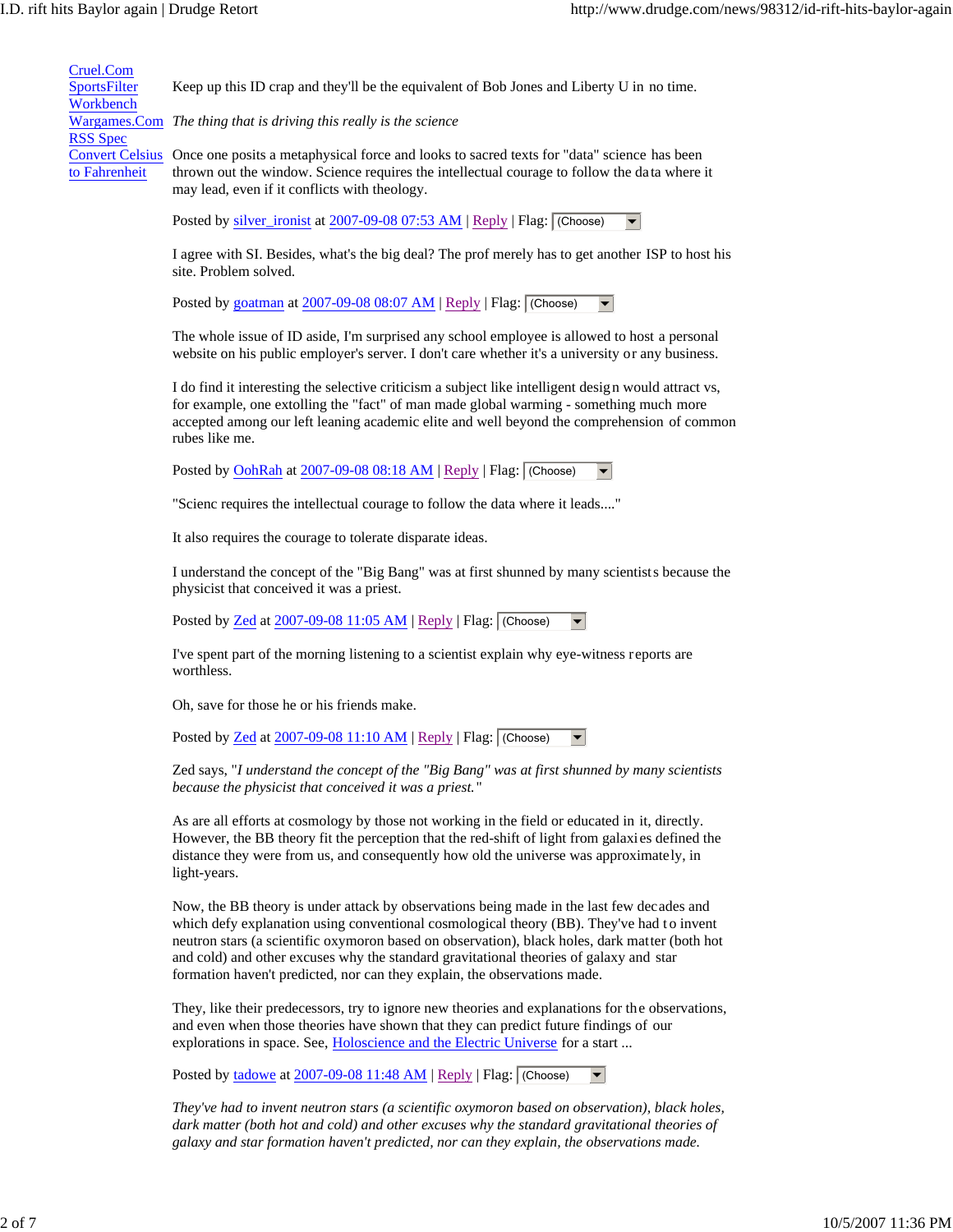You gotta be kidding.

Posted by ness\_gadol at 2007-09-08 12:36 PM | Reply | Flag:  $|$  (Choose)  $\blacktriangledown$ 

Ness-

You guys going to get any rain from that storm? Nothing here in Winston- dry as a bone.

Posted by OohRah at 2007-09-08 12:45 PM | Reply | Flag: (Choose)

Ness wonders, "*You gotta be kidding.*"

Thanks! As the original poster noticed, any theories which aren't accepted theory of "science" are mocked and, or ignored in order to maintain the solidarity of opinion under discussion.

So, here comes a 'representative' of the very church of scientific dogmatism to mock my effort to inform and link a reference?

No ... not near enough to even being of normal intelligence, much less a deacon in the sect of cosmology ... just another common stooge for the religion ...

Posted by tadowe at 2007-09-08 12:56 PM | Reply | Flag:  $\sqrt{\frac{F_{\text{obs}}}{F_{\text{obs}}}}$ 

I'm harboring a nagging suspicion that Tad knows way more about cosmetology than cosmology.

Posted by dutch46 at  $2007-09-0803:15$  PM | Reply | Flag: (Choose)  $\blacktriangledown$ 

*Nothing here in Winston- dry as a bone.*

Same in Wilmington. Looks like it's going to make landfall north of here.

Posted by  $\frac{\text{silver\_ironist}}{\text{at } 2007-09-08\,03:23\text{ PM}}$  | Reply | Flag: (Choose)  $\blacktriangledown$ 

Dutch becomes obsessed, "*I'm harboring a nagging suspicion that Tad knows way more about cosmetology than cosmology.*"

That makes it important to publish a demeaning comment about me, correct? It allows you to support the notion that "science" represses new ideas and mocks them into oblivion, isn't that right?

I'm glad you responded and made fun of me, but I'm sorry you had to make yourself into such a demonstration of slavish support of scientific dogmatism; to actually prove my point.

Posted by tadowe at 2007-09-08 03:36 PM | Reply | Flag:  $\sqrt{\frac{C \text{loose}}{n}}$ 

Let me guess...hmmm...GED? Obsessed? Naw...the natural reaction to all that convoluted jibber jabber in run-on sentences is that it automatically turns the lights on in the snark factory.

So ruffle your feathers as much as you want, precious snowflake, it's not my fault your troll-fu is weak.

(Yes, I stole that from Trees).

Posted by dutch46 at 2007-09-08 04:02 PM | Reply | Flag:  $|$  (Choose)  $\blacktriangledown$ 

Tad

I've been noticing that the gravity paradigm has been running into a lot of unexp lainable anomalies, which suggests a need for another paradigm. If it can substantiated as its proponents say, then the electrical/plasma theory explains them all. It opens up a whole new way of thinking about the universe. Good link.

Posted by  $\frac{Ray}{2007-09-0804:04 PM}$  | Reply | Flag: (Choose)  $\blacktriangledown$ 

dorky dorky dorky dorky dorky dorky dorky dorky dorky dorky dorky dorky dorky dor ky dorky dorky dorky dorky dorky dorky dorky dorky dorky dorky dorky dorky dorky dor ky dorky dorky dorky dorky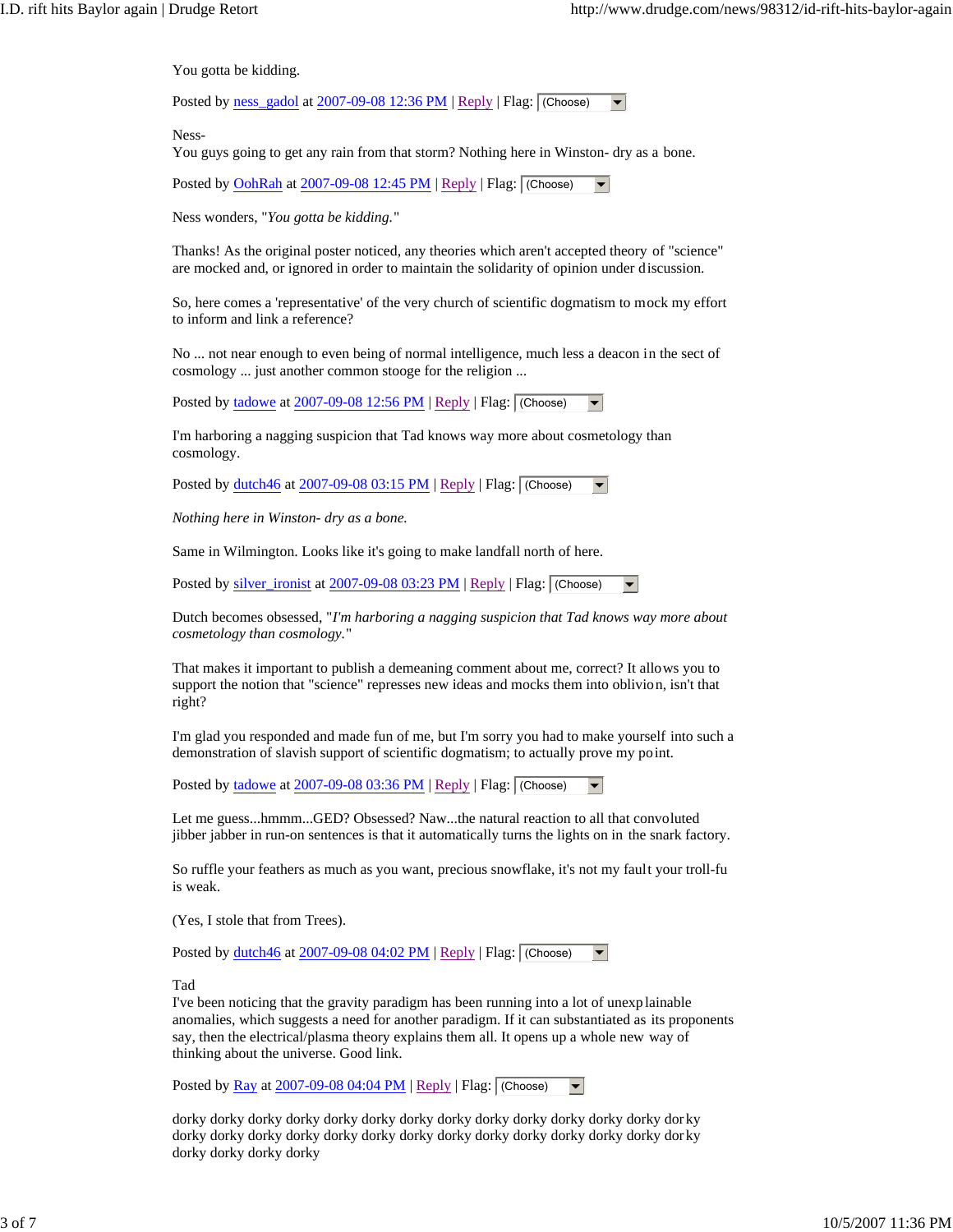dorky dorky dorky dorky dorky dorky dorky dorky dorky dorky dorky dorky dorky dor ky dorky dorky dorky dorky dorky dorky dorky dorky dorky dorky dorky dorky dorky dor ky dorky dorky dorky dorky

dorky dorky dorky dorky dorky dorky dorky dorky dorky dorky dorky dorky dorky dor ky dorky dorky dorky dorky dorky dorky dorky dorky dorky dorky dorky dorky dorky dor ky dorky dorky dorky dorky

dorky dorky dorky dorky dorky dorky dorky dorky dorky dorky dorky dorky dorky dor ky dorky dorky dorky dorky dorky dorky dorky dorky dorky dorky dorky dorky dorky dor ky dorky dorky dorky dorky

dorky dorky dorky dorky dorky dorky dorky dorky dorky dorky dorky dorky dorky dor ky dorky dorky dorky dorky dorky dorky dorky dorky dorky dorky dorky dorky dorky dor ky dorky dorky dorky dorky

dorky dorky dorky dorky dorky dorky dorky dorky dorky dorky dorky dorky dorky dor ky dorky dorky dorky dorky dorky dorky dorky dorky dorky dorky dorky dorky dorky dor ky dorky dorky dorky dorky

dorky dorky dorky dorky dorky dorky dorky dorky dorky dorky dorky dorky dorky dor ky dorky dorky dorky dorky dorky dorky dorky dorky dorky dorky dorky dorky dorky dor ky dorky dorky dorky dorky

dorky dorky dorky dorky dorky dorky dorky dorky dorky dorky dorky dorky dorky dor ky dorky dorky dorky dorky dorky dorky dorky dorky dorky dorky dorky dorky dorky dor ky dorky dorky dorky dorky

Posted by grumpy\_too at 2007-09-08 10:30 PM | Reply | Flag:  $|$  (Choose)  $\blacktriangledown$ 

"dorky dorky dorky dorky dorky dorky dorky dorky dorky dorky dorky dorky dorky do rky dorky dorky dorky dorky dorky dorky dorky dorky dorky dorky dorky dorky dorky dor ky dorky dorky dorky dorky

dorky dorky dorky dorky dorky dorky dorky dorky dorky dorky dorky dorky dorky dor ky dorky dorky dorky dorky dorky dorky dorky dorky dorky dorky dorky dorky dorky dor ky dorky dorky dorky dorky

dorky dorky dorky dorky dorky dorky dorky dorky dorky dorky dorky dorky dorky dor ky dorky dorky dorky dorky dorky dorky dorky dorky dorky dorky dorky dorky dorky dor ky dorky dorky dorky dorky

dorky dorky dorky dorky dorky dorky dorky dorky dorky dorky dorky dorky dorky dor ky dorky dorky dorky dorky dorky dorky dorky dorky dorky dorky dorky dorky dorky dor ky dorky dorky dorky dorky

dorky dorky dorky dorky dorky dorky dorky dorky dorky dorky dorky dorky dorky dor ky dorky dorky dorky dorky dorky dorky dorky dorky dorky dorky dorky dorky dorky dor ky dorky dorky dorky dorky

dorky dorky dorky dorky dorky dorky dorky dorky dorky dorky dorky dorky dorky dor ky dorky dorky dorky dorky dorky dorky dorky dorky dorky dorky dorky dorky dorky dor ky dorky dorky dorky dorky

dorky dorky dorky dorky dorky dorky dorky dorky dorky dorky dorky dorky dorky dor ky dorky dorky dorky dorky dorky dorky dorky dorky dorky dorky dorky dorky dorky dor ky dorky dorky dorky dorky

dorky dorky dorky dorky dorky dorky dorky dorky dorky dorky dorky dorky dorky dor ky dorky dorky dorky dorky dorky dorky dorky dorky dorky dorky dorky dorky dorky dor ky dorky dorky dorky dorky"

Huh?

Posted by  $Dogrednu$  at  $2007-09-09 01:01 AM$  | Reply | Flag: (Choose)  $\blacktriangledown$ 

*I'm harboring a nagging suspicion that Tad knows way more about cosmetology than cosmology.*

This coming from someone named after a bathroom cleanser driving a pink car.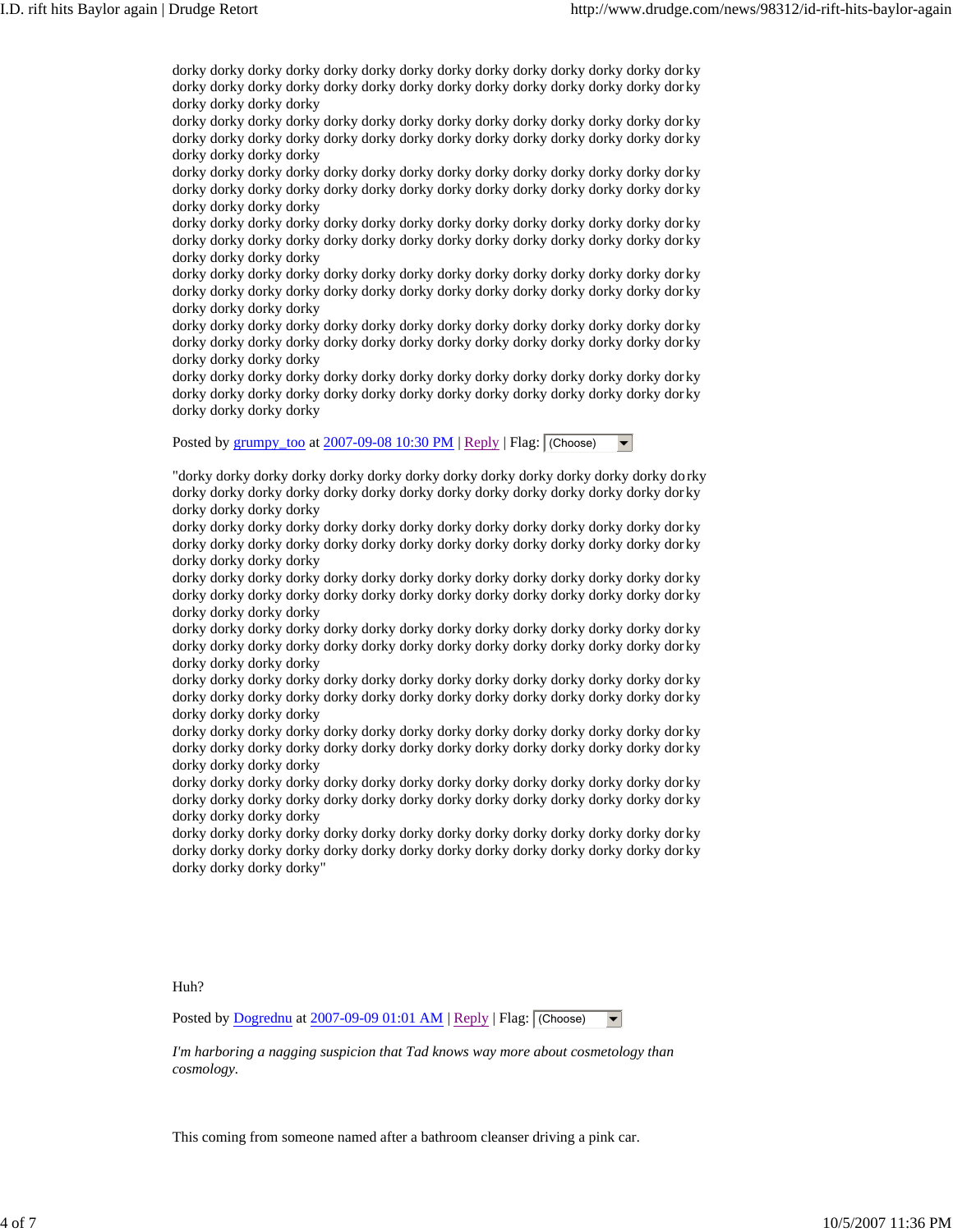Posted by  $Dogrednu$  at  $2007-09-09 01:03 AM | Reply | Flag: (Choose)  $\rightarrow$$ 

Dogrednu-

This coming from someone who posts "dorky dorky dorky" spanning half a page on someone else's blog.

Twice?

Posted by Cooper at 2007-09-09 01:23 AM | Reply | Flag:  $\sqrt{\frac{F_{\text{c}}}{F_{\text{c}}}}$ 

dorky dorky dorky dorky dorky dorky dorky dorky dorky dorky dorky dorky dorky dor ky dorky dorky dorky dorky dorky dorky dorky dorky dorky dorky dorky dorky dorky dor ky dorky dorky dorky dorky

dorky dorky dorky dorky dorky dorky dorky dorky dorky dorky dorky dorky dorky dor ky dorky dorky dorky dorky dorky dorky dorky dorky dorky dorky dorky dorky dorky dor ky dorky dorky dorky dorky

dorky dorky dorky dorky dorky dorky dorky dorky dorky dorky dorky dorky dorky dor ky dorky dorky dorky dorky dorky dorky dorky dorky dorky dorky dorky dorky dorky dor ky dorky dorky dorky dorky

dorky dorky dorky dorky dorky dorky dorky dorky dorky dorky dorky dorky dorky dor ky dorky dorky dorky dorky dorky dorky dorky dorky dorky dorky dorky dorky dorky dor ky dorky dorky dorky dorky

dorky dorky dorky dorky dorky dorky dorky dorky dorky dorky dorky dorky dorky dor ky dorky dorky dorky dorky dorky dorky dorky dorky dorky dorky dorky dorky dorky dor ky dorky dorky dorky dorky

dorky dorky dorky dorky dorky dorky dorky dorky dorky dorky dorky dorky dorky dor ky dorky dorky dorky dorky dorky dorky dorky dorky dorky dorky dorky dorky dorky dor ky dorky dorky dorky dorky

dorky dorky dorky dorky dorky dorky dorky dorky dorky dorky dorky dorky dorky dor ky dorky dorky dorky dorky dorky dorky dorky dorky dorky dorky dorky dorky dorky dor ky dorky dorky dorky dorky

dorky dorky dorky dorky dorky dorky dorky dorky dorky dorky dorky dorky dorky dor ky dorky dorky dorky dorky dorky dorky dorky dorky dorky dorky dorky dorky dorky dor ky dorky dorky dorky dorky

## **Posted by grumpy\_too at 2007-09-08 10:30 PM | Reply |**

Wassat Boyd? I could not hear you since your mommy was calling you.

And we know why she is Grumpy Too.

Posted by Dogrednu at 2007-09-09 01:26 AM | Reply | Flag: (Choose)

Wow. Thrice, and babbling about "Boyd" again. There seem to be many drunk Ahabs on this blog.

Posted by Cooper at 2007-09-09 01:29 AM | Reply | Flag:  $\sqrt{\frac{F(1)}{F(1)}}$ 

I'm guessing that you are a past poster that was either banned or was driven out, and now drunk on a Saturday night you find it humorous to post idiotic repetitive spam and rail about "Boyd".

Did he hurt you...your inner child?

Posted by Cooper at  $2007-09-09$  01:34 AM | Reply | Flag: (Choose)  $\blacktriangledown$ 

Cleanser jokes? Weak, even for a mangy mutt. You could try tulips or wooden shoes. Windmills. Hmm...How about a double entendre joke about little boys and dikes...now there's comedy gold. Or take a stroll through Wikipedia. You should be able to come up with something a skosh more clever than some lame cleanser reference that only you thought was remotely humorous.

It's evidently true that dogs eat their own poop.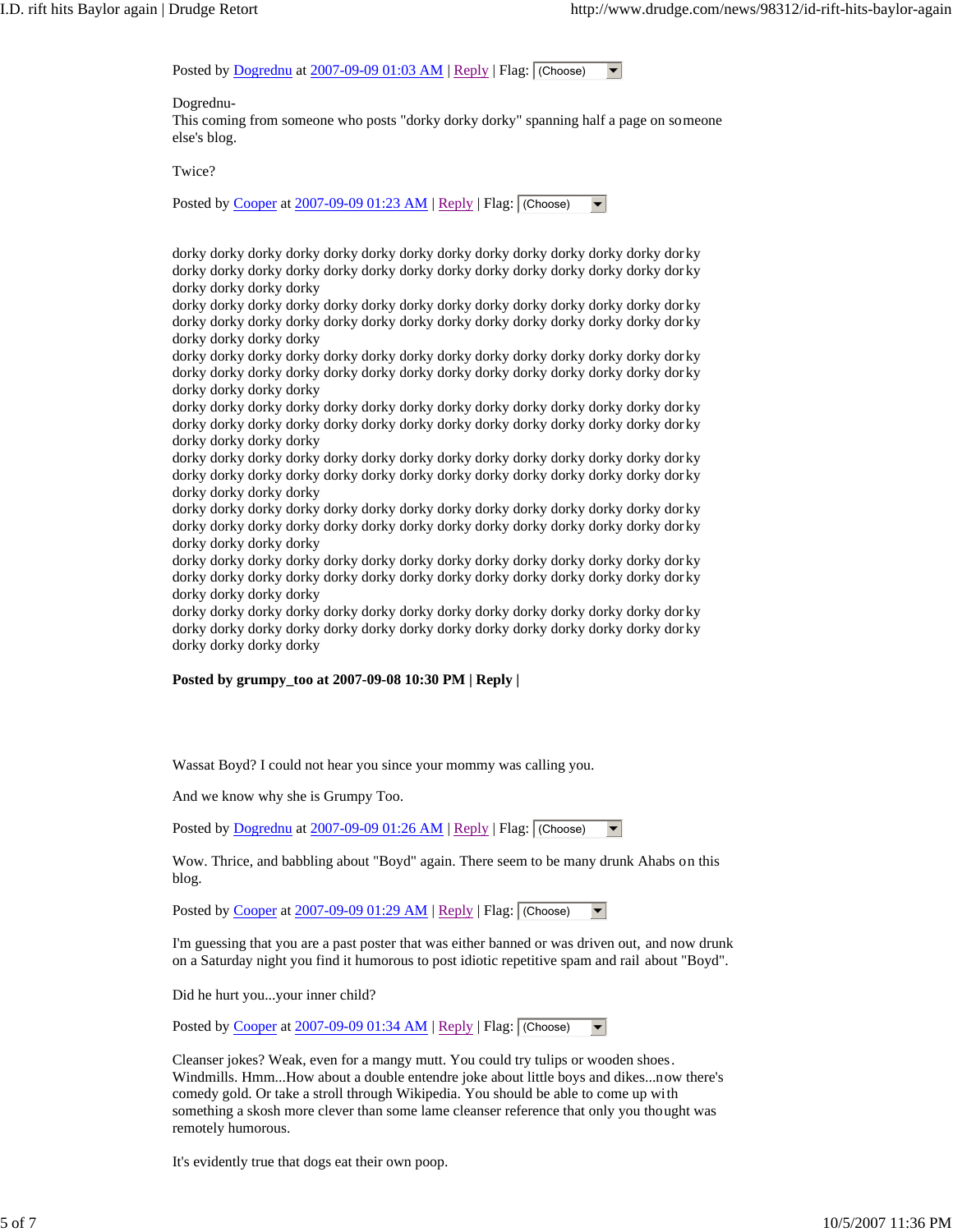| Posted by dutch46 at 2007-09-09 02:19 AM   Reply   Flag: [(Choose)                                                                                                                 |
|------------------------------------------------------------------------------------------------------------------------------------------------------------------------------------|
| It's evidently true that dogs eat their own poop.                                                                                                                                  |
| we'll see.                                                                                                                                                                         |
| Posted by Cooper at 2007-09-09 02:22 AM   Reply   Flag: (Choose)                                                                                                                   |
| classic Dutch.                                                                                                                                                                     |
| I'm told his album will be mentioned in an upcoming article. I gotta check into that.                                                                                              |
| Shot up the Blues fest here in Columbia. I don't know all these guys, but the Last Act was Taj<br>Mahal. I can't be sure how many shots I have. Probably 300-400.                  |
| I was looking official with a monopod supporting my 10D, fast Sigma 20mm, and moving<br>around, getting candids, and three memorable shots of some very fine ladies. Posed for me. |
| If you guys are lucky I'll post them.                                                                                                                                              |
| Posted by OzarkAggie at 2007-09-09 02:48 AM   Reply   Flag: (Choose)                                                                                                               |
| dorky dorky dorky dorky dorky dorky                                                                                                                                                |
| That was big when I was in the 4th grade.                                                                                                                                          |
| Posted by CalifChris at 2007-09-09 03:05 AM   Reply   Flag: (Choose)                                                                                                               |
| Hey, Gnubsy, good luck sneaking into the DR again from your holding pen!                                                                                                           |
| Posted by ReginaldPerrin at 2007-09-09 09:11 AM   Reply   Flag: (Choose)<br>$\blacktriangledown$                                                                                   |
| Post a comment                                                                                                                                                                     |

Comments are closed for this entry.